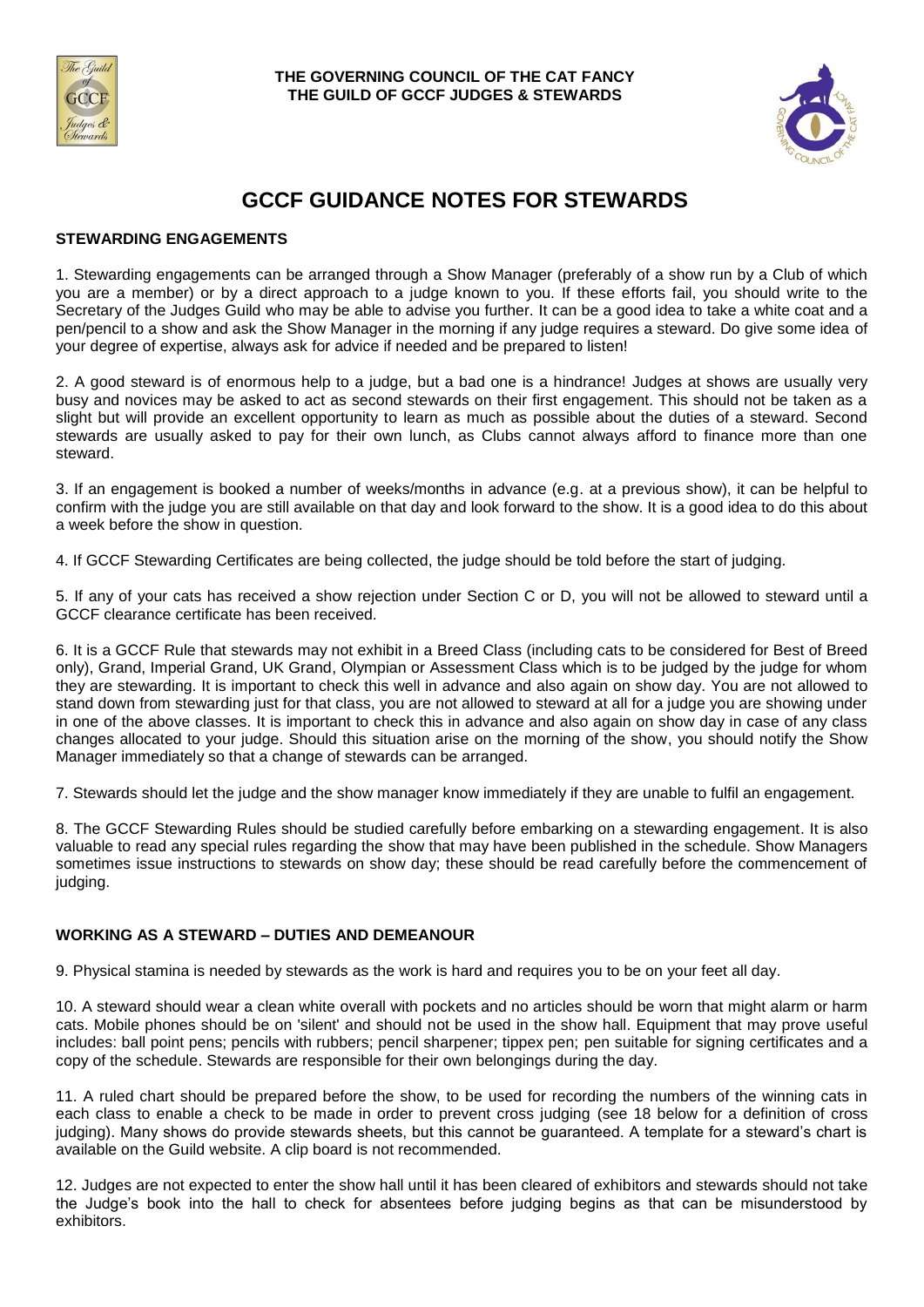

### **THE GOVERNING COUNCIL OF THE CAT FANCY THE GUILD OF GCCF JUDGES & STEWARDS**



13. It is the steward's responsibility to make sure that the necessary equipment is ready for the judge, including a trolley and disinfectant. There may also be lunch tickets and other vouchers to be kept during the day. The steward should listen to any messages given out over the tannoy system and should see that the judge hands in any paperwork required by the management when it is called for. Make sure the judge's expense sheet and any requirements regarding taxis to the station etc. are handed in to the appropriate person before judging begins.

14. The ability to concentrate on the job is very important, as the judge should be able to rely on their steward to be ready and alert at all times. The temptation to chatter to the judge, other stewards and particularly to bystanders must be resisted. Stewards should not express their own opinion of an exhibit at or after a show unless invited to do so by the Judge or the owner.

15. Stewards must be tactful and polite to the judge, show officials and to exhibitors. An effort should be made to appreciate why the judge arrived at his or her placings in the different classes and most judges are willing to assist their stewards to understanding their placings by talk through their judging. **These comments must be treated as confidential** as complete trust between a judge and his/her steward is essential. If approached for information regarding the judge's opinion of an exhibit, a steward must always refer the exhibitor to the judge concerned, reminding exhibitors not to approach the judge until his/her judging has been completed. Never give others the results of a class before it has been displayed on the award board. Even after the engagement is completed a steward should never repeat any comments made by their Judge regarding exhibits and placings.

16. Stewards are responsible for other people's cats and must learn to handle them correctly and confidently, so that exhibits are not frightened when they are removed from the pen. Ask your judge how they like cats presented. They should be handled gently and not scruffed (unless it is an essential emergency measure either to prevent the cat from escaping or in self-defence). People who are nervous or hesitant when handling cats will not make good stewards as it is occasionally necessary to keep hold of a frightened cat in difficult circumstances. In the event of the cat causing any injury, great care should be taken to cover wounds quickly to prevent spillage of blood until such time as the wound can be washed thoroughly and treated appropriately. Suitable medical opinion should be sought as soon as possible if you have any concerns about your injury. Show Managers have a letter that can be taken to a doctor.

17. If a cat is nervous approach it quietly but with confidence. Try to take it out of the pen rear end first, stand it on the trolley with the cat's head facing the open pen door. Never have direct eye to eye contact with a nervous or difficult cat; that is regarded as confrontational behaviour by a cat. Judges rely upon their steward to take the cat from the pen and place it on the trolley for judging in a way which causes the cat as little stress as possible. The trolley should be placed as near to the pen as possible in case the cat has to be returned quickly in an emergency. If the cat is sitting on a blanket it may be helpful to turn the blanket and draw it carefully to the pen door to enable the cat to be removed as easily as possible. When the cat is on the table do not let go until the judge has it safely held. Try not to let the cat see its neighbour during this time as this may upset it. Make sure that the door is kept open with no obstruction between cat and pen. Return the cat to the pen as soon as the judge indicates that they have finished judging it, settle it comfortably, making sure that the pen is properly fastened. Disinfect the trolley top and hands before moving to the next exhibit.

18. When a class has been judged make sure that the judge has entered the results in all the sections of the judging book, including the correct certificate awarded or a note of the certificate or award being withheld, as appropriate. Make sure that the number of prizes offered for the class have been awarded and that the judge has signed the bottom of all the slips. Enter the results on your chart and check that no two cats have been placed in different orders in different classes (cross judging). Cats which have been judged in earlier classes are normally bracketed in the book (these are "repeats") but DO NOT rely on this! When each class is completed take all the outer slips (still attached together) to the table immediately; if there is more than one page fold over a top corner to keep them together. The judge's attention should be drawn to any mistakes in the paperwork before it is taken to the table. It is vital that award slips are correct when they are taken to the table, as it is very difficult to correct errors at a later stage and much embarrassment and disappointment can be caused if mistakes remain undetected until after the results appear on the award board. If the show table is arranged in different sections, make sure you give your judge's slips to the correct section.

19. Best of Breed (BOB) awards are offered at many shows and these results are normally entered on the breed class judge's slips. Often at the bottom of the Breed Class are cats listed for "BOB Only", these should be considered before the judge makes the BOB award. Sometimes judges need to confer over these awards and a steward may be sent to find the other judge concerned. The BOB award is offered in three categories: adult, kitten and neuter. Cats to be considered for Best of Breed shall be winners of the breed class, provided that the certificate has been awarded, and